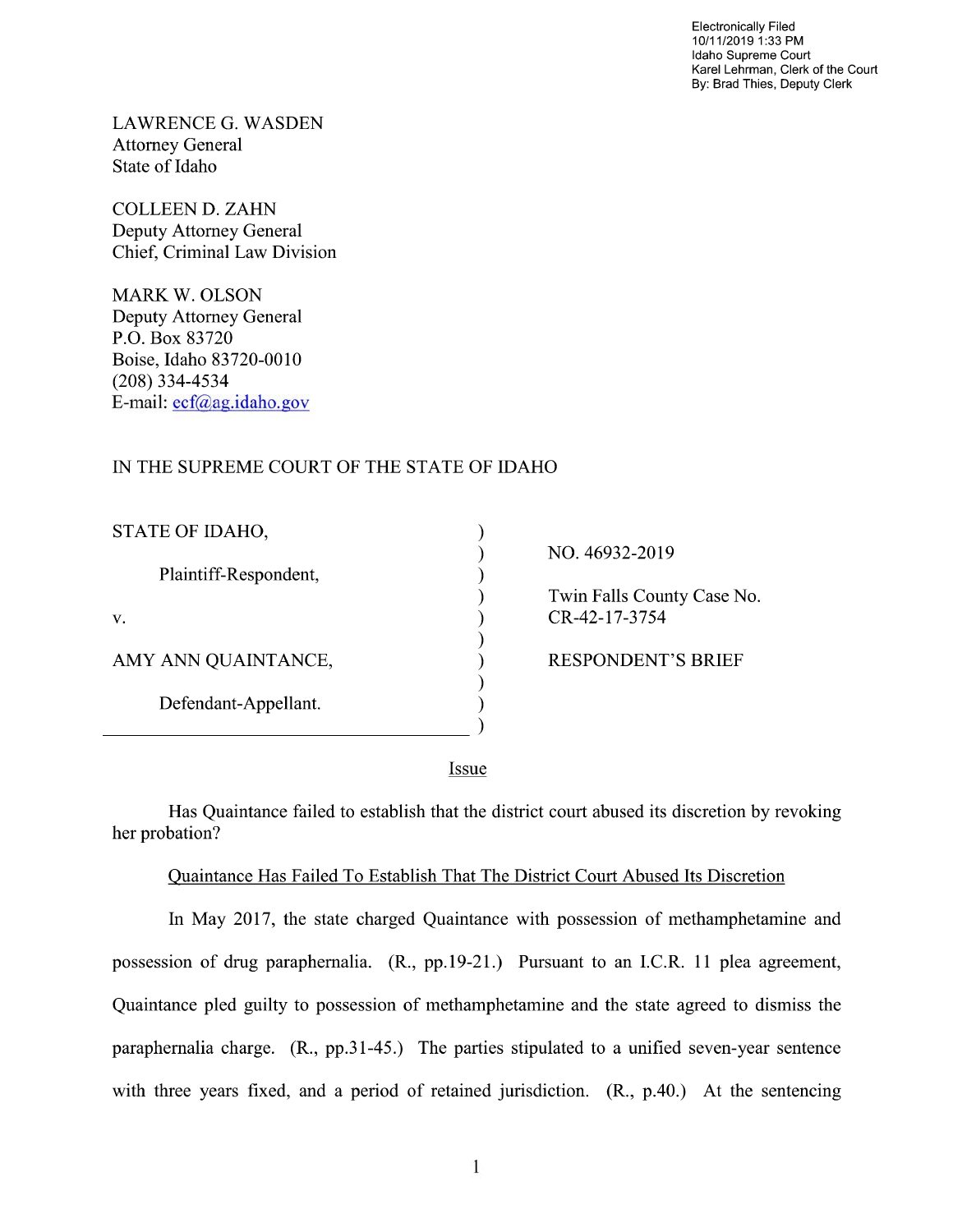hearing, the district court followed the stipulation. (R., pp.46-54.) In March 2018, following the period of retained jurisdiction, the district court suspended the sentence and placed Quaintance on probation for three years. (R., p.56-66.)

Approximately five months later, in August 2018, the state filed a report of probation violation and motion to revoke Quaintance's probation. (R., pp.70-75.) The state alleged that Quaintance violated her probation by: (1) failing to provide documentation that she had completed any ordered community service; (2) failing to submit to required weekly UAs for the previous month; (3) failing to make any required payments towards court costs, fines, and restitution; (4) failing to report to the probation office as ordered on August 7, 2018; (5) moving from the Jubilee House (a Twin Falls residential treatment center) without permission; (6) failing to complete required treatment; (7) absconding from probation and making herself unavailable for supervision; and (8) failing to pay required supervision fees. (R., pp.72-75.) Quaintance admitted to violating her probation by absconding and making herself unavailable for supervision. (R., p.87; 11/20/18 Tr., p.4, L.18 – p.7, L.24.)

The district court followed the recommendations of the state  $(2/19/19)$  Tr., p.4, L.6 – p.5, L.15), and the probation officer (R., p.75), revoked Quaintance's probation, and imposed the original sentence  $(R_1, pp.103, 114-118; 2/19/19$  Tr., p.9, L.6 – p.10, L.7). Quaintance timely appealed. (R., pp.106-110.) On appeal, Quaintance contends that the district court abused its discretion by revoking her probation. (Appellant's brief, pp.3-6.) Specifically, Quaintance argues that the district court erred by not giving her the opportunity to participate in the drug court program, which she met the eligibility requirements for. (Id.; R., pp.101-102; APSI, p.18.)

"Probation is a matter left to the sound discretion of the court." I.C. § 19-2601(4). The decision whether to revoke a defendant's probation for a violation is within the discretion of the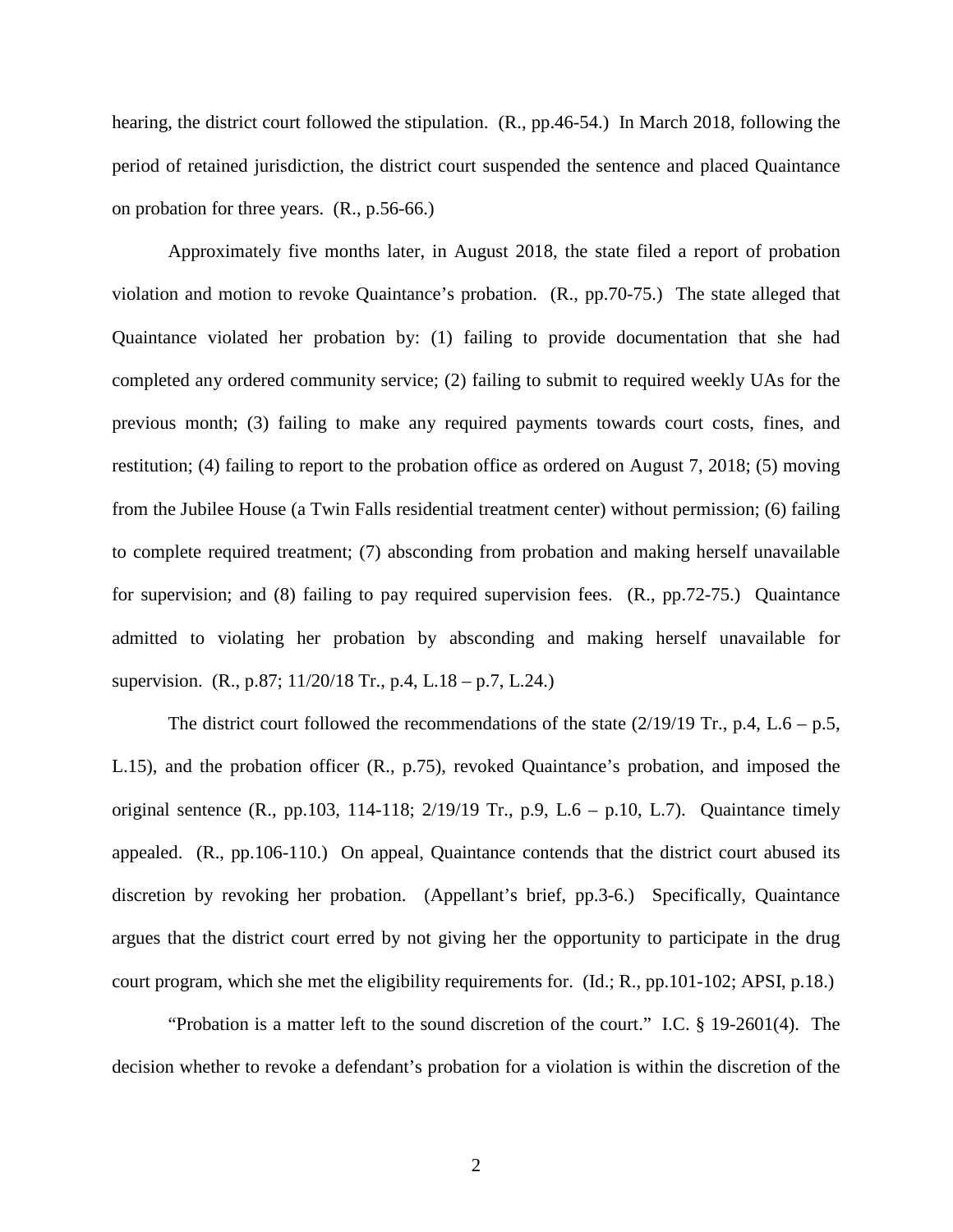district court. State V. Garner, 161 Idaho 708, 710, 390 P.3d 434, 436 (2017) (quoting State V. Knutsen, 138 Idaho 918, 923, 71 P.3d 1065, 1070 (Ct. App. 2003)). In determining whether to revoke probation, a court must examine whether the probation is achieving the goal of rehabilitation and is consistent with the protection of society. State v. Cornelison, 154 Idaho 793, 797, 302 P.3d 1066, 1070 (Ct. App. 2013) (citations omitted). A decision to revoke probation will be disturbed on appeal only upon a showing that the trial court abused its discretion. Id. at 798, 302 P.3d at 1071 (citing State v. Beckett, 122 Idaho 324, 326, 834 P.2d 326, 328 (Ct. App. 1992)).

review 0f the record in this case shows the district court properly exercised its discretion in concluding Quaintance was n0 longer an appropriate candidate for probation. Prior to making this determination, the court reviewed the relevant documents, expressly recognized the discretionary nature of its decision and the appropriate factors it was required to consider, and expressly acknowledged Quaintance's addiction and its impact on her failure to comply with the terms of probation.  $(2/19/19 \text{ Tr}, p.9, Ls.6-21.)$ 

The court's decision to revoke was justified by Quaintance's complete failure to abide by the terms of her probation, even after completing a period of retained jurisdiction in which she had the opportunity to participate in varied treatment. (APSI, pp.3-6.) At the time the state filed its report of probation violation, Quaintance's probation officer did not even know of her current whereabouts. (R., p.75.) In recommending revocation, the probation officer commented that "[s]ince being placed 0n supervision, [Quaintance] has demonstrated an unwillingness or inability to abide by the terms and conditions imposed by the Court." (Id.)

Further, while the appellate record does not appear to contain the presentence investigation report associated With Quaintance's underlying conviction in this case (see R.,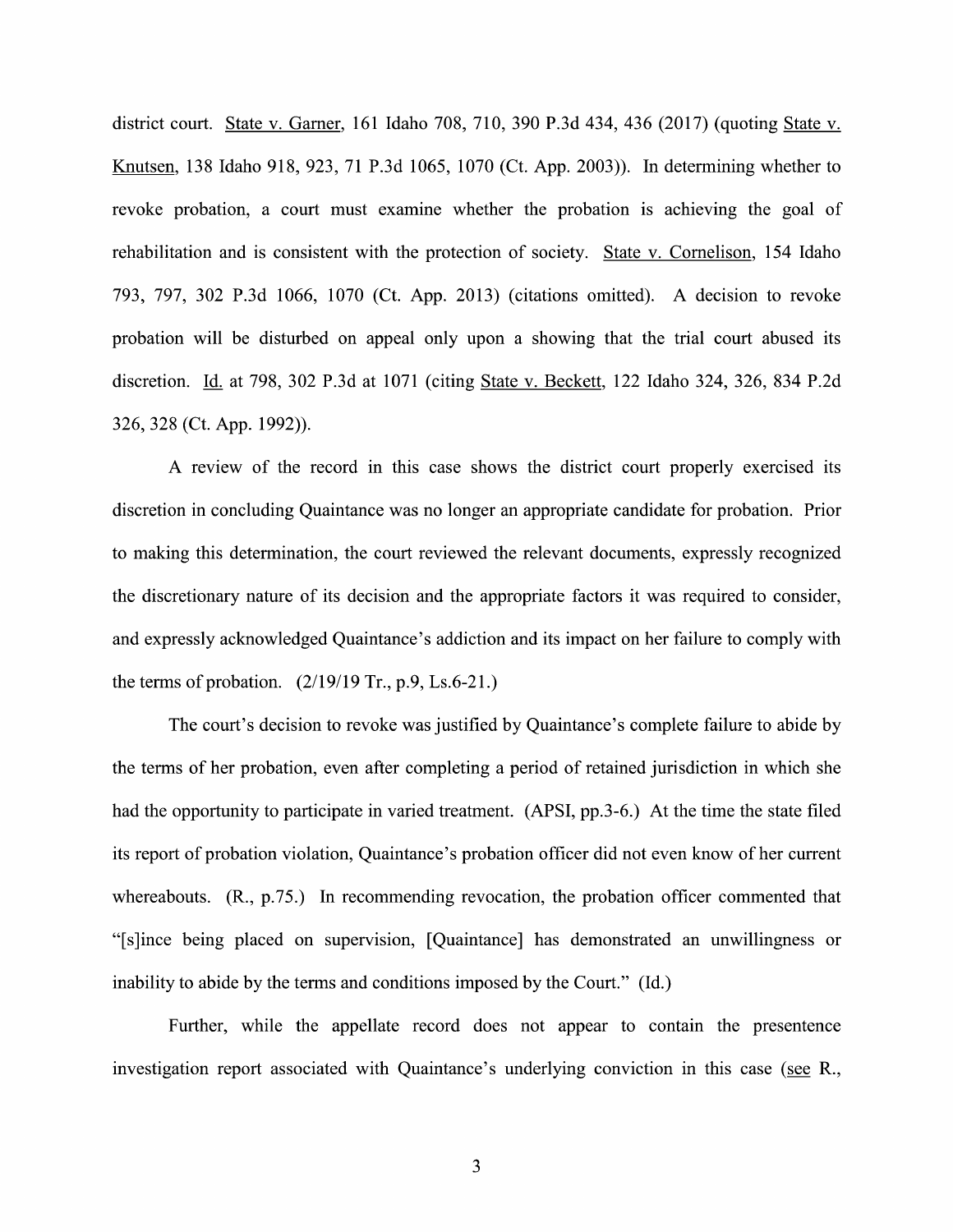p.124), a Twin Falls County Court Compliance Program Review form completed after Quaintance's arrest indicates that she has prior convictions for felony possession of a controlled substance, leaving the scene of an accident, frequenting, and possession of drug paraphernalia. (R., p.15.) She also has three prior probation violations associated with these convictions. (Id.) In light of this record, and the fact that Quaintance was still, at the time of the underlying charge, on parole for her 2003 felony drug possession conviction, the probation officer concluded that Quaintance "shows a very high likelihood to not follow the Court's orders" and would not be a good candidate for the Court Compliance Program. (Id.) Quaintance's subsequent performance on probation proved this concern to be well-founded.

The state referenced these previous failures on probation in making its disposition argument. (2/19/19 Tr., p.4, Ls.6-21.) The state argued that "it would be a shame...to grant [Quaintance] an opportunity to continue in this community after the crimes that she has committed here and the continuation of her violations," and that it "would just show other offenders that there's really no deterrence because you can repeatedly violate both your parole after you have been placed back out in the community by committing new felonies and get probation after probation after probation, even after two periods of retained jurisdiction[], and it's fine." (2/19/19 Tr., p.5, Ls.2-10.) The district court reasonably followed this line of thinking in revoking Quaintance's probation. While Quaintance asserted at the disposition hearing that she was amendable to treatment and able to follow the rules of treatment programs and probation  $(2/19/19 \text{ Tr}., p.7, L.17 - p.9, L.3)$ , her demonstrated actions while actually on community supervision do not support these assertions.

The district court considered all of the relevant information and reasonably concluded that Quaintance was no longer a viable candidate for community supervision. The district